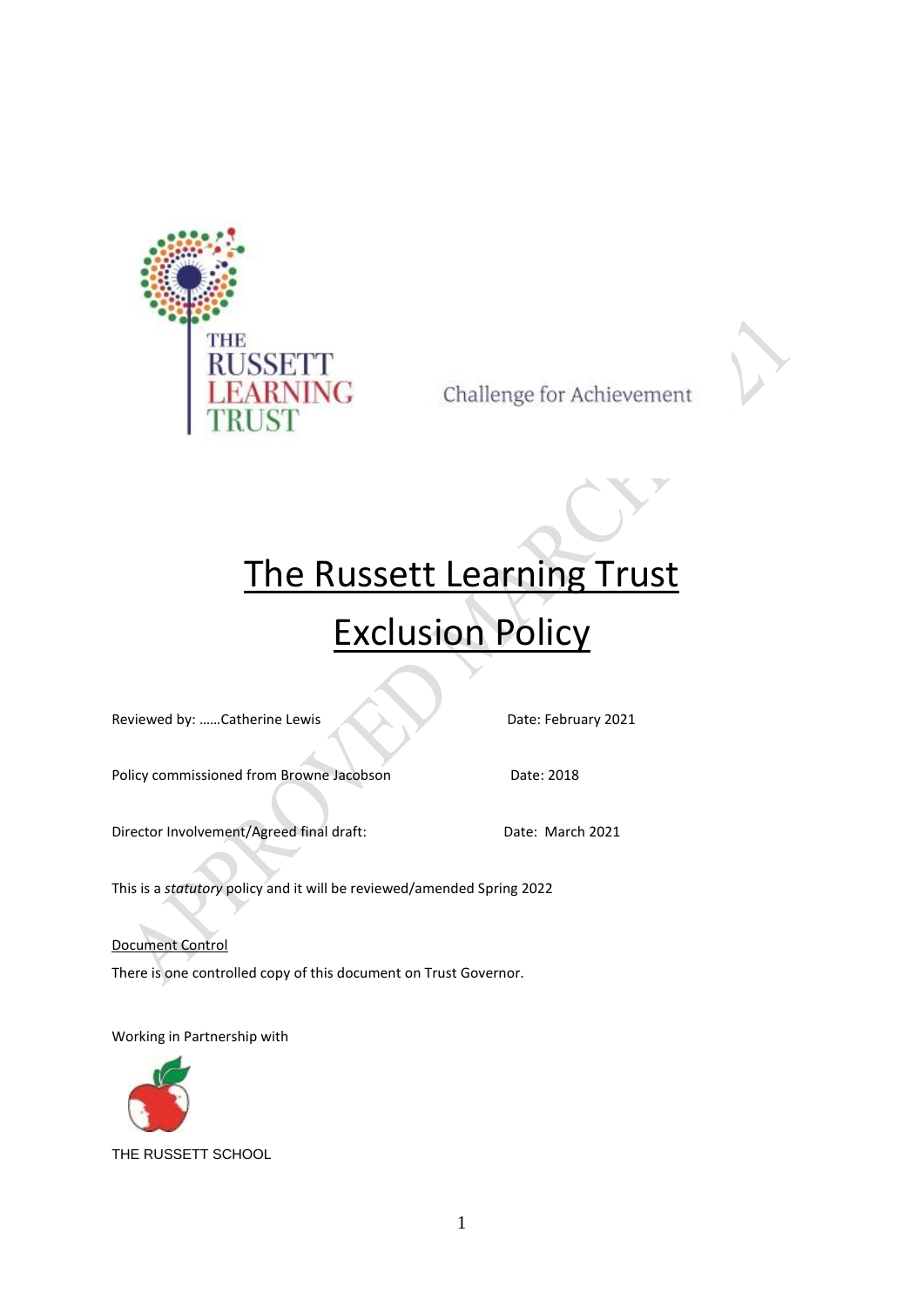# **Contents**

 $\mathcal{E}$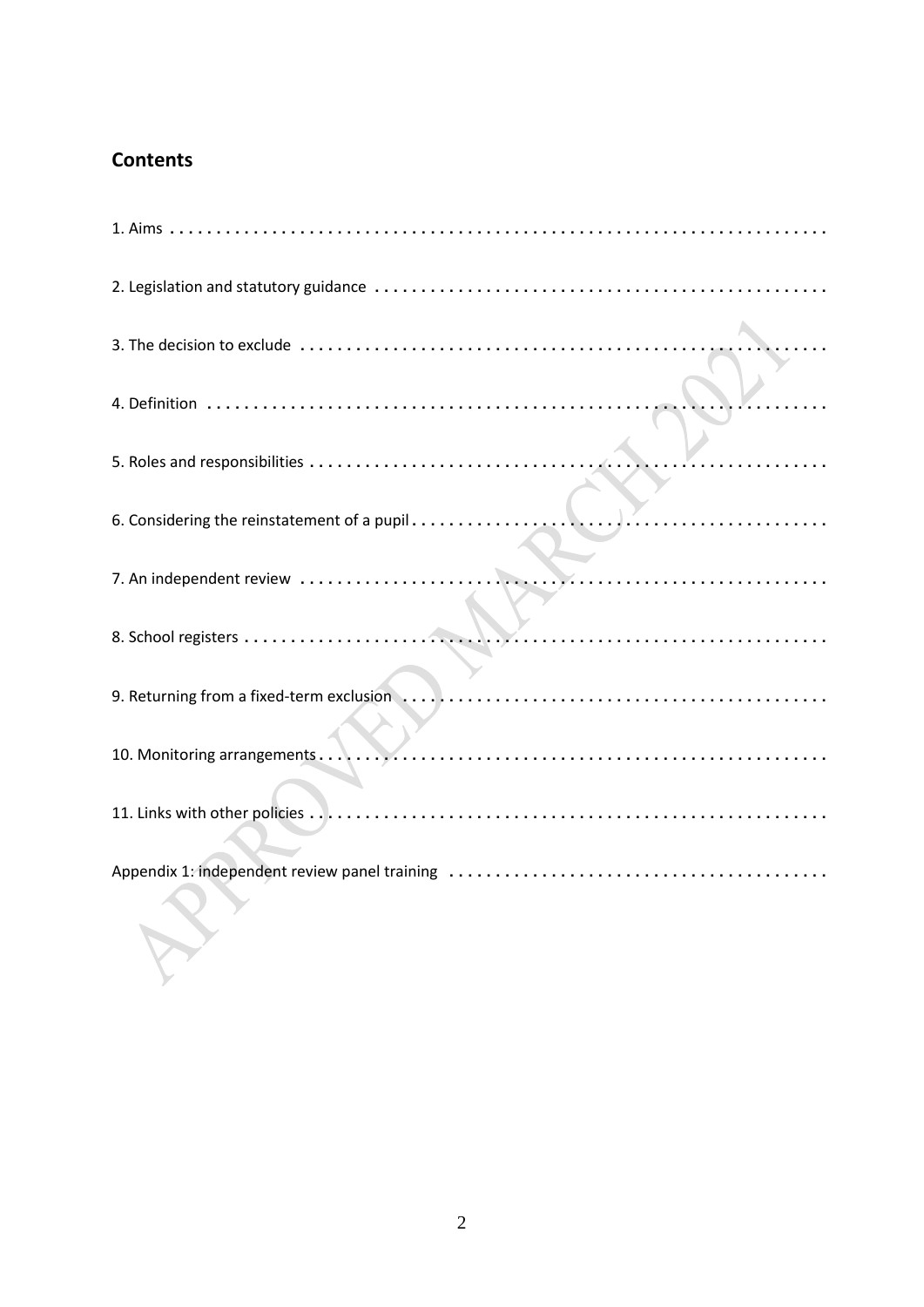## **1. Aims**

Our Trust/Academies aims to ensure that:

- The exclusions process is applied fairly and consistently
- The exclusions process is understood by governors, staff, parents and pupils
- Pupils in our Academies are safe and happy
- Pupils do not become NEET (not in education, employment or training)

## **2. Legislation and statutory guidance**

This policy is based on statutory guidance from the Department for Education: [Exclusion from](https://www.gov.uk/government/publications/school-exclusion)  [maintained schools, academies and pupil referral units \(PRUs\) in](https://www.gov.uk/government/publications/school-exclusion) England (2017)

It is based on the following legislation, which outline schools' powers to exclude pupils:

- Section 52 of the [Education Act 2002](http://www.legislation.gov.uk/ukpga/2002/32/section/52) as amended by the Education Act 2011
- [The School Discipline \(Pupil exclusions and Reviews\) \(England\) Regulations 2012](http://www.legislation.gov.uk/uksi/2012/1033/made)

In addition, the policy is based on:

- Part 7, chapter 2 of the [Education and Inspections Act 2006,](http://www.legislation.gov.uk/ukpga/2006/40/part/7/chapter/2) which looks at parental responsibility for excluded pupils
- Section 579 of th[e Education Act 1996](http://www.legislation.gov.uk/ukpga/1996/56/section/579), which defines 'school day'
- The [Education \(Provision of Full-Time Education for Excluded Pupils\) \(England\) Regulations](http://www.legislation.gov.uk/uksi/2007/1870/contents/made)  [2007,](http://www.legislation.gov.uk/uksi/2007/1870/contents/made) as amended by The Education (Provision of Full-Time Education for Excluded Pupils) (England) (Amendment) Regulations 2014
- SEND Code of Practice January 2015

This policy complies with our funding agreement and articles of association.

## **3. The decision to exclude**

Only the Executive Headteacher, can exclude a pupil. A permanent exclusion will be taken as a last resort.

A decision to exclude a pupil will be taken only:

- In response to serious or persistent breaches of the Trust/Academy's behaviour policy, **and**
- If allowing the pupil to remain in the Academy would seriously harm the education or welfare of others

Before deciding whether to exclude a pupil, either permanently or for a fixed period, Only the Executive Headteacher, will:

- Consider all the relevant facts and evidence, including whether the incident(s) leading to the exclusion were provoked
- Allow the pupil to give their version of events
- Consider the individual pupil/student has special educational needs (SEN), taking into account of the pupil/student special educational need and potential impact of this on their behaviour.
- When establishing the facts in relation to the exclusion apply the civil standard of proof i.e. 'on the balance of probabilities' it is more likely than not that a fact is true.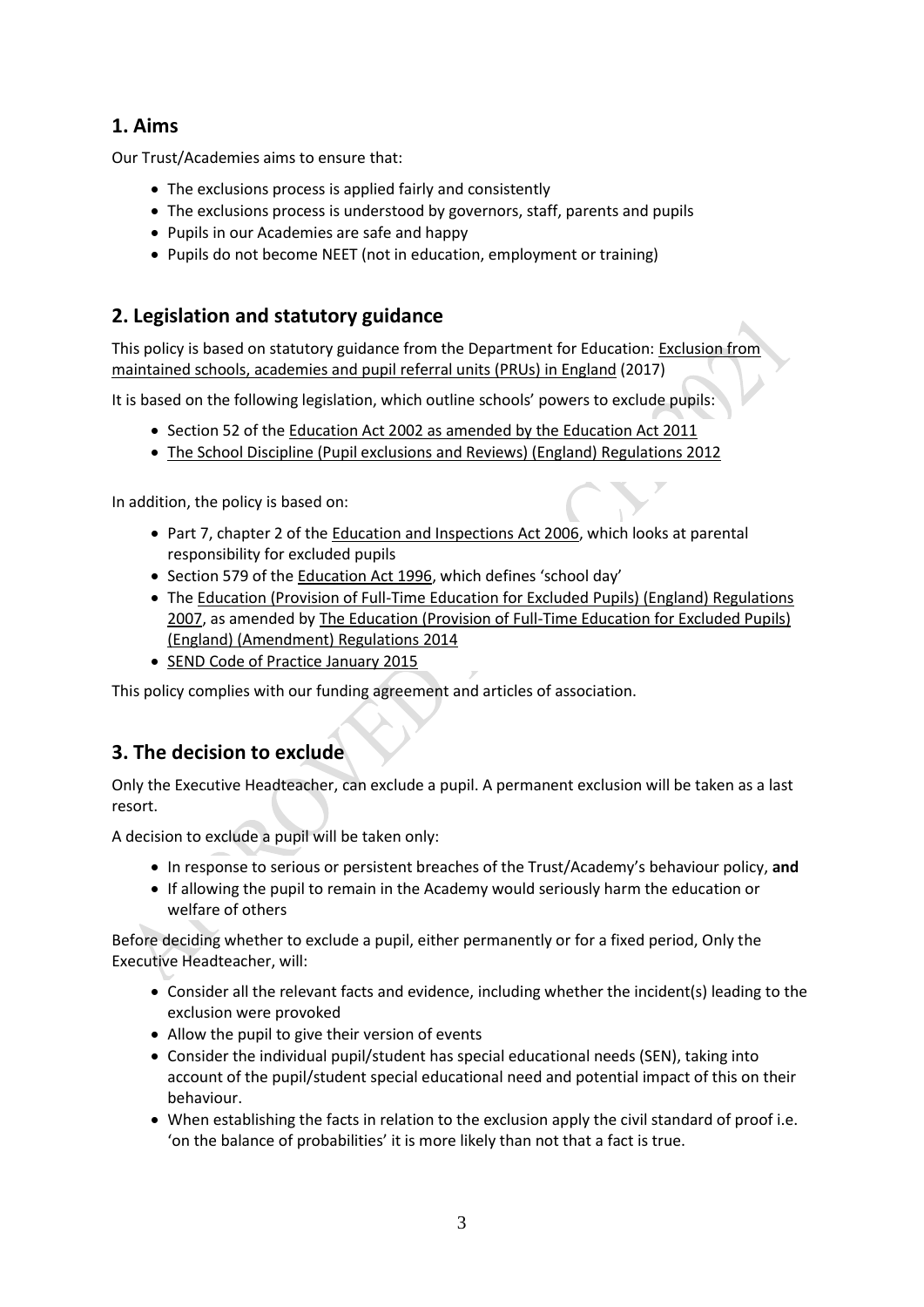## **4. Definition**

For the purposes of exclusions, academy day is defined as any day on which there is an academy session. Therefore, INSET or staff training days do not count as an academy day.

## **5. Roles and responsibilities**

#### **5.1 The Executive Head Teacher will**

#### **Inform parents**

Immediately provide the following information, in writing, to the parents/carer of an excluded pupil:

- The reason(s) for the exclusion
- The length of a fixed-term exclusion or, for a permanent exclusion, the fact that it is permanent
- Information about parents' right to make representations about the exclusion to the local governing committee and how the pupil may be involved in this
- How any representations should be made
- Where there is a legal requirement for the local governing committee to meet to consider the exclusion of a pupil, that parents have a right to attend this meeting, be represented at this meeting (at their own expense) and to bring a friend

The Executive Headteacher will also notify parents/carers by the end of the afternoon session on the day their child is excluded that for the first 5 academy days of an exclusion, or until the start date of any alternative provision where this is earlier, parents are legally required to ensure that their child is not present in a public place during academy hours without a good reason. Parents/carers may be given a fixed penalty notice or prosecuted if they fail to do this.

If alternative provision is being arranged, the following information will be included when notifying parents/carers of an exclusion:

- The start date for any provision of full-time education that has been arranged
- The start and finish times of any such provision, including the times for morning and afternoon sessions, where relevant
- The address at which the provision will take place
- Any information required by the pupil to identify the person they should report to on the first day

Where this information on alternative provision is not reasonably ascertainable by the end of the afternoon session, it may be provided in a subsequent notice, but it will be provided no later than 48 hours before the provision is due to start. The only exception to this is where alternative provision is to be provided before the sixth day of an exclusion, in which case the information can be provided with less than 48 hours' notice with parents' consent.

#### **Informing the Local Governing Committee and Local Authority**

The Executive Head Teacher will immediately notify the local governing committee and the local authority (LA) of:

- A permanent exclusion, including when a fixed-period exclusion followed by a decision to permanently exclude the pupil
- Exclusions which would result in the pupil being excluded for more than 5 academy days (or more than 10 lunchtimes) in a term
- Exclusions which would result in the pupil missing a public examination or national curriculum test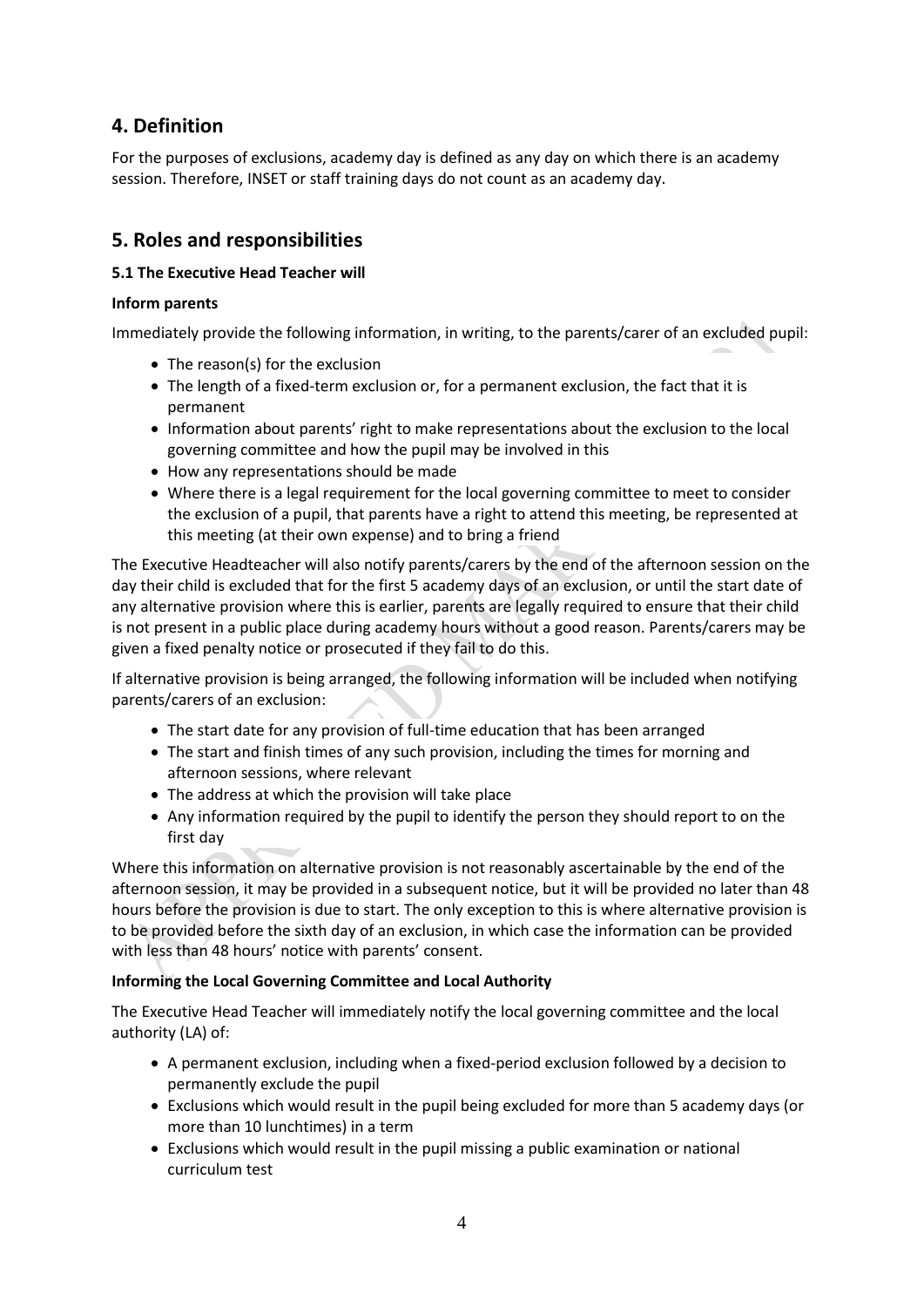For a permanent exclusion, if the pupil lives outside the LA in which the academy is located, the Executive Head Teacher will also immediately inform the pupil's 'home authority' of the exclusion and the reason(s) for it without delay.

For all other exclusions, the Executive Head Teacher will notify the local governing committee and LA once a term.

The Executive Headteacher will inform the Trust Board of any exclusions.

#### **5.2 The local governing committee**

Responsibilities regarding exclusions is delegated to the Discipline Committee/Panel of the Local Governing Committee.

The Discipline Committee/Panel has a duty to consider the reinstatement of an excluded pupil (see section 6)

#### **5.3 The LA**

.

For permanent exclusions, the LA is responsible for arranging suitable full-time education to begin no later than the sixth day of the exclusion.

## **6. Considering the reinstatement of a pupil**

The Local Governing Committee/Discipline Committee/Panel will consider the reinstatement of an excluded pupil within 15 academy days of receiving the notice of the exclusion if:

- The exclusion is permanent
- It is a fixed-term exclusion which would bring the pupil's total number of academy days of exclusion to more than 15 in a term
- It would result in a pupil missing a public examination or national curriculum test

If requested to do so by parents, the local governing committee (LGC)/Discipline Committee/Panel will consider the reinstatement of an excluded pupil within 50 academy days of receiving notice of the exclusion if the pupil would be excluded from the academy for more than 5 academy days, but less than 15, in a single term.

Where an exclusion would result in a pupil missing a public examination, or national curriculum test the LGC/Discipline Committee/Panel will consider the reinstatement of the pupil before the date of the examination. If this is not practicable, the LGC/Discipline Committee/Panel will consider the exclusion and decide whether or not to reinstate the pupil.

The local governing committee can either:

- Decline to reinstate the pupil, or
- Direct the reinstatement of the pupil immediately, or on a particular date

In reaching a decision, the LGC/Discipline Committee/Panel will consider whether the exclusion was lawful, reasonable and procedurally fair and whether the Executive Head Teacher followed their legal duties. They will decide whether or not a fact is true 'on the balance of probabilities', which differs from the criminal standard of 'beyond reasonable doubt', as well as any evidence that was presented in relation to the decision to exclude.

Minutes will be taken of the meeting, and a record of evidence considered kept. The outcome will also be recorded on the pupil's educational record.

The LGC/Discipline Committee/Panel will notify, in writing, the Executive Headteacher, parents and the LA of its decision, along with reasons for its decision, without delay.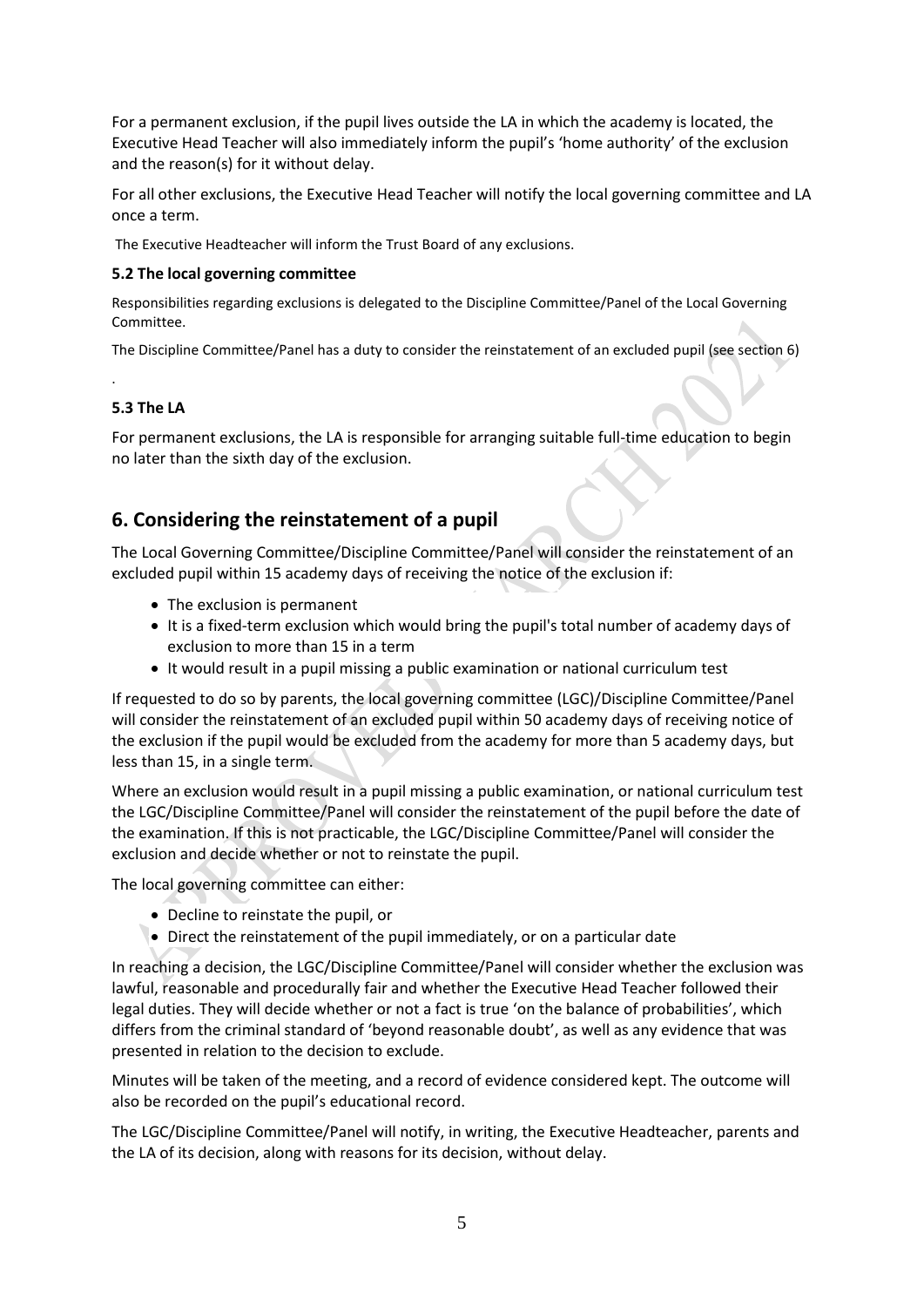Where an exclusion is permanent, the LGC/Discipline Committee/Panel's decision will also include the following:

- The fact that it is permanent
- Notice of parents' right to ask for the decision to be reviewed by an independent review panel, and:
	- $\circ$  The date by which an application for an independent review must be made
	- o The name and address to whom an application for a review (and any written evidence) should be submitted
	- $\circ$  That any application should set out the grounds on which it is being made and that, where appropriate, reference to how the pupil's SEN are considered to be relevant to the exclusion
	- $\Theta$  That, regardless of whether the excluded pupil has recognised SEN, parents have a right to require the LA/academy trust to appoint an SEN expert to advise the review panel
	- o Details of the role of the SEN expert and that there would be no cost to parents for this appointment
	- $\circ$  That parents must make clear if they wish for an SEN expert to be appointed in any application for a review
	- $\circ$  That parents may, at their own expense, appoint someone to make written and/or oral representations to the panel, and parents may also bring a friend to the review
- That if parents believe that the exclusion has occurred as a result of discrimination, they may also make a claim under the Equality Act 2010 to the First-tier Tribunal (Special Educational Needs and Disability), in the case of disability discrimination, or the County Court, in the case of other forms of discrimination. A claim of discrimination made under these routes should be lodged within 6 months of the date on which the discrimination is alleged to have taken place

## **7. An independent review**

If parents apply for an independent review, the academy trust will arrange for an independent panel to review the decision of the local governing committee not to reinstate a permanently excluded pupil.

Applications for an independent review must be made within 15 academy days of notice being given to the parents by the LGC/Discipline Committee/Panel of its decision to not reinstate a pupil.

A panel of 3 or 5 members will be constituted with representatives from each of the categories below. Where a 5-member panel is constituted, 2 members will come from the LGC category and 2 members will come from the Head Teacher category.

- A lay member to chair the panel who has not worked in any academy in a paid capacity, disregarding any experience as a governor or volunteer
- Governors who have served as a governor for at least 12 consecutive months in the last 5 years, provided they have not been teachers or Head Teachers during this time
- Principals / Head Teachers or individuals who have been a Head Teacher within the last 5 years

A person may not serve as a member of a review panel if they:

• Are a member/director of the LA/academy trust, or local governing committee of the excluding academy.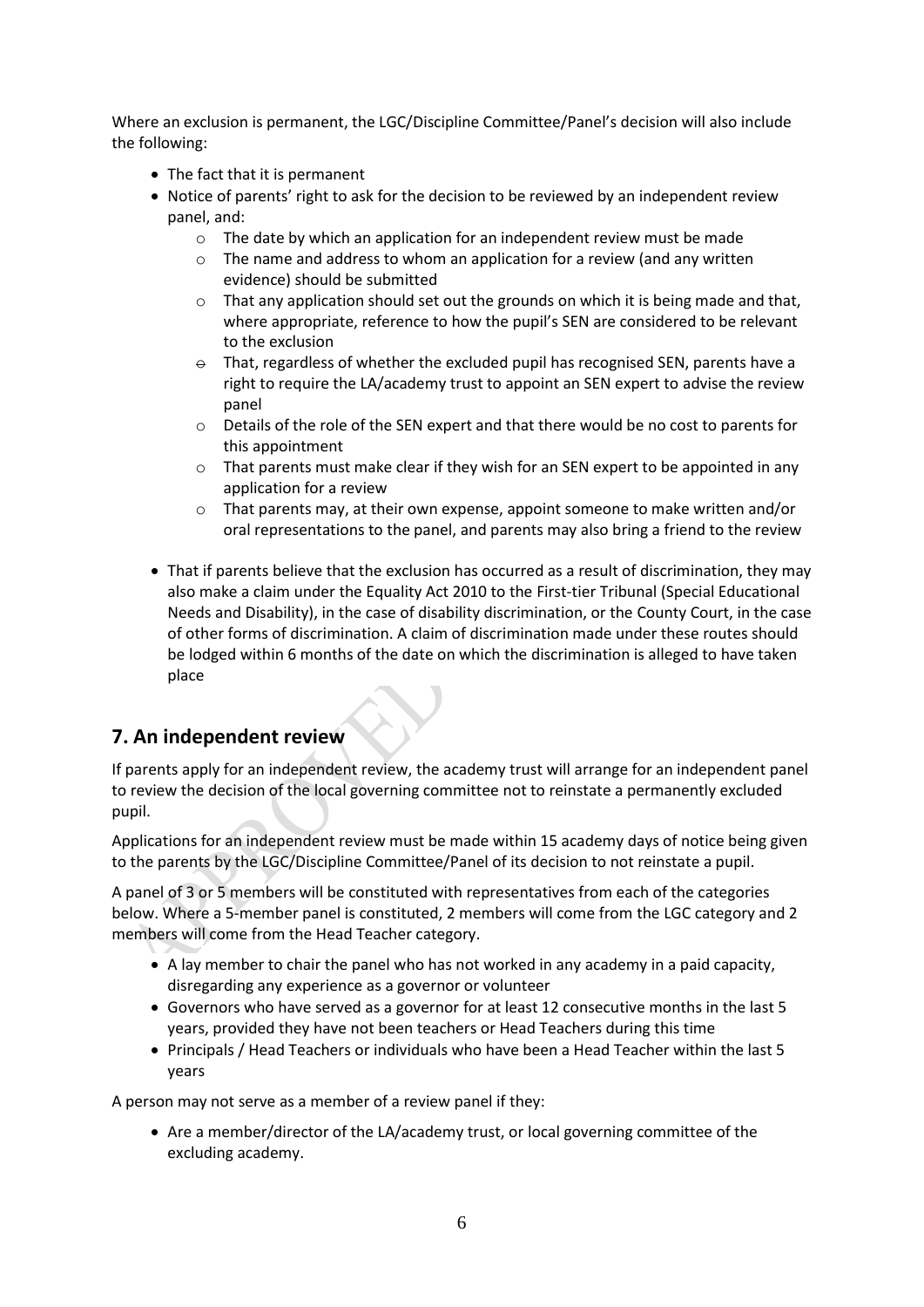- Are the Executive Head Teacher of the excluding academy, or have held this position in the last 5 years
- Are an employee of the academy trust, or the LGC, of the excluding academy (unless they are employed as a Head Teacher at another academy/school.
- Have, or at any time have had, any connection with the academy trust, academy/school, LGC, parents or pupil, or the incident leading to the exclusion, which might reasonably be taken to raise doubts about their impartially
- Have not had the required training within the last 2 years (see appendix 1 for what training must cover)

A clerk will be appointed to the panel.

The independent panel will decide one of the following:

- Uphold the LGC/panel's decision
- Recommend that the LGC/panel reconsiders reinstatement
- Quash the LGC/Panel decision and direct that they reconsider reinstatement (only when the decision is judged to be flawed)

The panel's decision can be decided by a majority vote. In the case of a tied decision, the chair has the casting vote.

## **8. Academy registers**

A pupil's name will be removed from the academy's admissions register if:

- 15 academy days have passed since the parents were notified of the exclusion panel's decision to not reinstate the pupil and no application has been made for an independent review panel, or
- The parents have stated in writing that they will not be applying for an independent review panel

Where an application for an independent review has been made, the LGC will wait until that review has concluded including any reconsideration by the LGC before removing a pupil's name from the register.

The Executive Head Teacher will inform and discuss with the Local Authority SEN team.

Where alternative provision has been made for an excluded pupil and they attend it, code B (education off-site) or code D (dual registration) will be used on the attendance register.

Where excluded pupils are not attending alternative provision, code E (absent) will be used.

## **9. Returning from a fixed-term exclusion**

Following a fixed-term exclusion, a re-integration meeting will be held involving the pupil, parents, a member of senior staff and other staff, where appropriate.

The following measures may be implemented when a pupil returns from a fixed-term exclusion:

- Agree a behaviour plan
- Agree strategies
- Agree standards of expected behaviour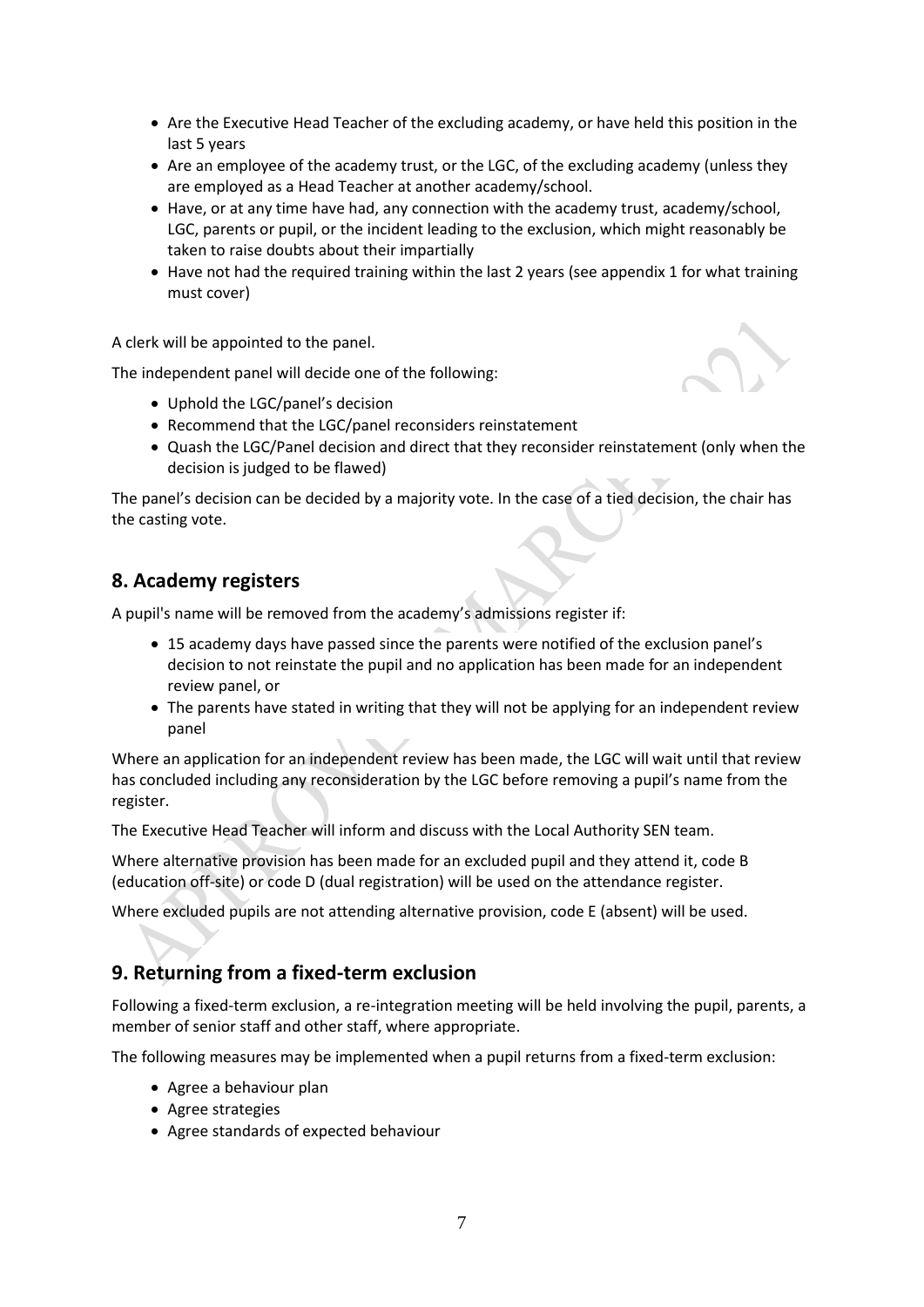## **10. Monitoring arrangements**

The Trust/Executive Head Teacher monitors the number of exclusions every term and reports back to the LGC/Trust Board. They also liaise with the local authority to ensure suitable full-time education for excluded pupils.

## **11. Links with other policies**

This exclusions policy is linked to the academy:

- Behaviour Support policy
- SEN Information Report

Equality Act 2010

In accordance with its Public Sector Equality Duty, the The Russett Learning Trust has given due regard to equality considerations in adopting this policy/procedure and is satisfied that its application will not impact adversely on members of staff who have a protected characteristic (age, disability, gender reassignment, marriage and civil partnership, pregnancy and maternity, race, religion or belief, sex and sexual orientation) within the meaning of the Equality Act 2010.

In addition, the Russett Learning Trust is committed to promoting equality and will ensure that the appraisal process is fair and non-discriminatory and that monitoring data should be included in the head teacher's report covering each of the protected characteristics within the Equality Act 2010.

The Chief Executive Officer will also report on whether there have been any appeals or representations on an individual or collective basis on the grounds of alleged discrimination under any of the protected characteristics.